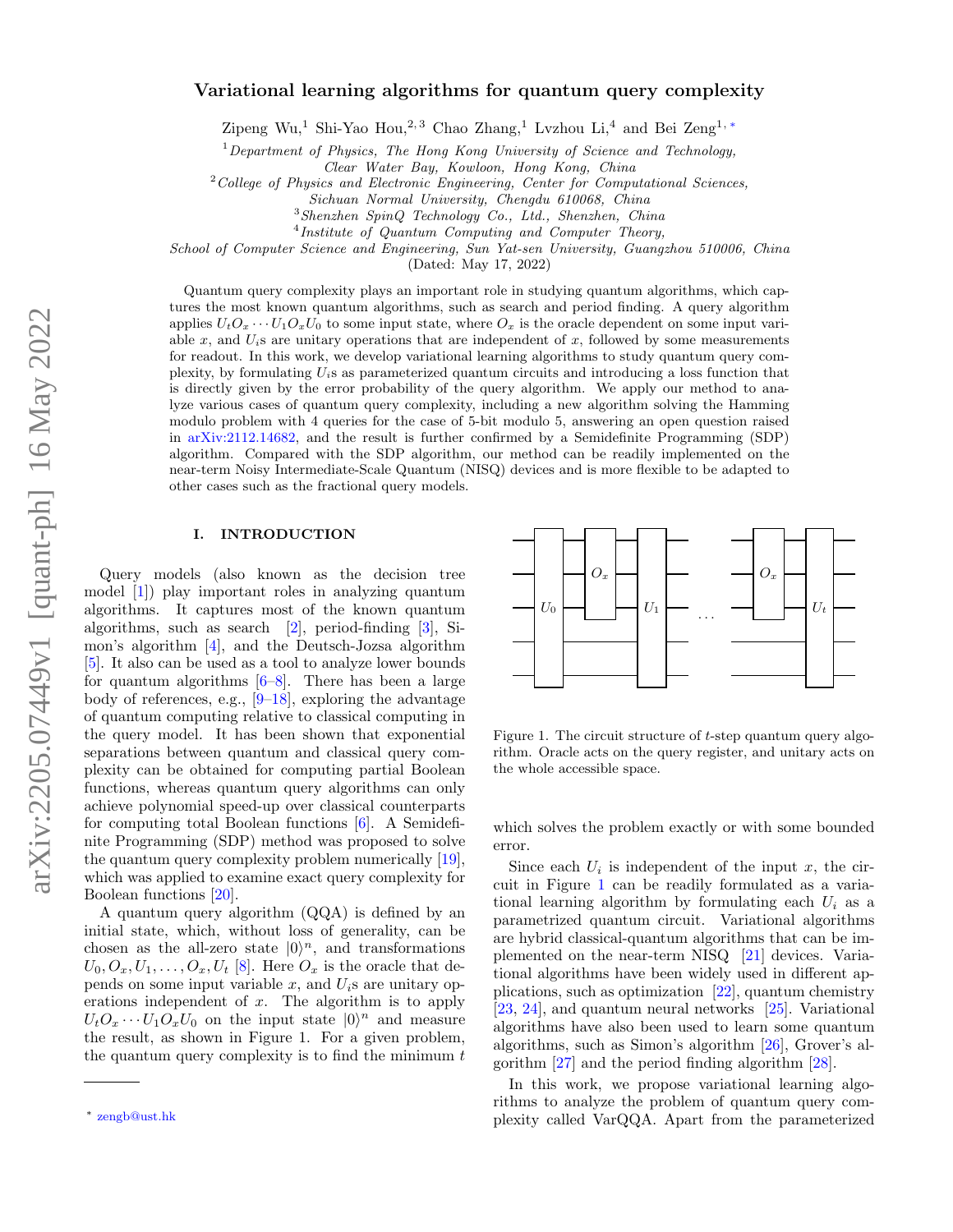quantum circuits, a key ingredient of the VarQQA is a loss function given by the error (failure) probability of the corresponding QQA. We say a VarQQA "solving" some problem, meaning the error probability given by the algorithm is less than  $10^{-7}$ . We apply our method to analyze various cases of quantum query complexity. For the search problem, we find that the 3, 4, 5-qubit cases are solved by 2, 3, 4 queries, respectively, which outperforms Grover's algorithm in terms of error probability. For the Hamming weight modulo problem, we find that the "5 bit modulo 5" case can be solved by 4 queries, answering an open question raised in [\[29\]](#page-5-14). We also compare with the SDP algorithms and further confirm our results.

Compared with the SDP algorithm, our method can be readily implemented on the Noise- Intermediate-Scale Quantum (NISQ) devices. It is also closely related to the recent discussions on variational quantum algorithms for SDP [\[30,](#page-5-15) [31\]](#page-5-16). Our method can also be readily generalized to analyze other quantum algorithms, such as the fractional quantum query complexity [\[32\]](#page-5-17). We hope our method provides new perspectives on our understanding of the power of quantum computing.

## II. PRELIMINARIES

#### A. The quantum query model

A function  $f : S \to T$  is finite where:

- $S \subseteq \Sigma^n$  where  $\Sigma$  is finite and n is a positive integer.
- $T$  is a finite set.

The input domain are points  $x = (x_1, ..., x_n)$  where  $x_i \in \Sigma$ , and the output domain is T with size |T|. f is a *decision function* if  $|T| = 2$ . f is called Boolean function if  $\Sigma = \{0, 1\}$ , and f is total if  $S = \Sigma^n$ .

Consider a QQA to compute a function  $f : S \in$  ${0, 1}^n \rightarrow T$ . The QQA requires:

- A *input register* to hold the input  $x \in \{0,1\}^n$ .
- A query register to hold an integer between 0 and  $\boldsymbol{n}$ .
- A working memory register that has no restriction on dimension.

The total Hilbert space can be express as  $H = H_{input} \otimes$  $H_Q \otimes H_W$ , and the subspace  $H_A = H_Q \otimes H_W$  is called the accessible space . The dimension of  $H_{input}, H_Q, H_W$ are  $d_S, d_q, d_w$  respectively, where  $d_S \leq 2^n$ ,  $d_q \geq n+1$ and  $d_w \geq 1$ . Then a quantum state in the Hilbert H can be represented as:

<span id="page-1-0"></span>
$$
|\psi\rangle = \sum_{x,i,w} \alpha_{x,i,w} |x\rangle |i\rangle |w\rangle \tag{1}
$$

To compute  $f(x)$ , the QQA works as following:

- a. input quantum state  $|x\rangle|0\rangle|0\rangle$ .
- b. sequentially apply unitaries  $U_i$ s that only act on accessible space and the oracle O.
- c. measure the qubits in accessible space. The complexity of quantum query algorithm is the number of queries it calls.

Here the oracle  $O$  satisfies

$$
O|x\rangle|i\rangle|w\rangle = (-1)^{x_i}|x\rangle|i\rangle|w\rangle = |x\rangle(-1)^{x_i}|i\rangle|w\rangle \qquad (2)
$$

Since the oracle O leaves the state in input Hilbert space  $H_{input}$  unchanged, an equivalent QQA works on the  $accessible space$  only, where the query operator  $O$  is now dependent on the input  $x$  and is given by:

<span id="page-1-2"></span>
$$
O_x|i\rangle|w\rangle = (-1)^{x_i}|i\rangle|w\rangle,\tag{3}
$$

where  $x_0$  is not part of the input and is defined to be the constant 0. Note that as mentioned in  $[19]$ , the index  $i = 0$  is needed in the model for an important technical reason, since without it, the model is not even capable of computing some simple functions. However, in many cases, we do not need the index  $i = 0$  like Grover's algorithm. Then the initial state can be set with  $\alpha_{x,i,w} = 0$ for  $i = 0$  in Eq.[\(1\)](#page-1-0) and the unity operations are constructed to act trivially on the corresponding dimension.

The QQA algorithm is then given by:

- a. input initial state  $|0\rangle|0\rangle$  in Hilbert space  $H_A$ .
- b. sequentially apply unitaries  $U_i$ s independent of x and oracle  $O_x$  for specific x.
- c. measure the qubits in the accessible space.

A t-step quantum query algorithm in the accessible space can then be of the form as given in Figure 1. Let  $|\Psi_x^{(j)}\rangle, x \in S, 0 \leq j \leq t$  be the output quantum state after calling j times oracle in quantum query algorithm. It can be decomposed into

$$
|\Psi_x^{(j)}\rangle = \sum_i |i\rangle |\Psi_{x,i}^{(j)}\rangle
$$
  

$$
|i\rangle \in H_Q, \quad |\Psi_{x,i}^{(j)}\rangle \in H_W
$$
 (4)

The measurement for the algorithm readout is then a positive operator-valued measurement (POVM) which can be specified by projectors  $\Pi = {\Pi_{f(x)}} \underset{x}{x} \in S$  and this set is complete in accessible space, i.e.,  $\sum_{k} \Pi_{k} = I_{A}$ . The cardinality of POVM set is the same as the size of the f's value set i.e.,  $|\mathbf{\Pi}| = |T|$ .

The quantum query algorithm is *exact* when

$$
\langle \Psi_x^{(t)} | \Pi_{f(x)} | \Psi_x^{(t)} \rangle = 1, \quad \forall x \in S \tag{5}
$$

and computes the f within error  $\epsilon$  when

<span id="page-1-1"></span>
$$
\langle \Psi_x^{(t)} | \Pi_{f(x)} | \Psi_x^{(t)} \rangle \ge 1 - \epsilon, \quad \forall x \in S \tag{6}
$$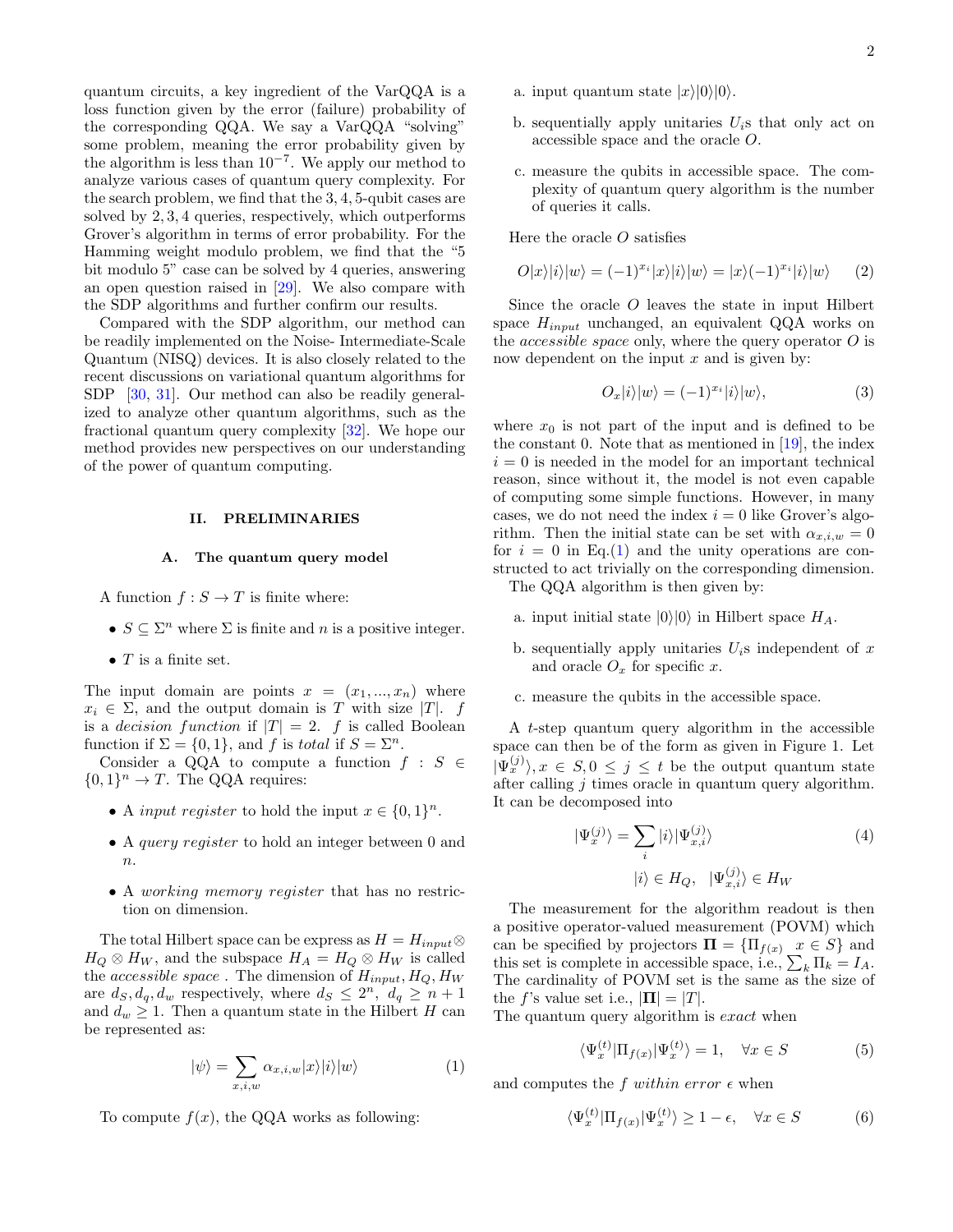#### B. The SDP algorithm

The above-mentioned QQA can be formulated as a Semi-definite Programming (SDP) problem [\[19\]](#page-5-4).

First let us define  $d_S \times d_S$  Gram matrices for a set of states  $\{|\Psi_x\rangle\}, x \in 1, ..., d_S$ 

$$
Gram[x, y] = \langle \Psi_x | \Psi_y \rangle \tag{7}
$$

Now we can define the following matrices for a t-step QQA:

$$
M^{(j)} = \text{Gram}(\ \vert \Psi_x^{(j)} \rangle : x \in S \ ) \tag{8}
$$

$$
M_i^{(j)} = \text{Gram}(\ | \Psi_{x,i}^{(j)} \rangle : x \in S \ ) \tag{9}
$$

$$
\Gamma_z = \text{Gram}(\Pi_z | \Psi_x^{(j)}) : x \in S \tag{10}
$$

$$
(11)
$$

Solving the following SDP problem will give the error  $\epsilon$ of a t-step quantum query algorithm.

SDP for QQA:

<span id="page-2-0"></span>
$$
minimize \t\epsilon \t(12)
$$

s.t. 
$$
\sum_{i=0}^{n} M_i^{(0)} = E_0
$$
 (13)

$$
\sum_{i=0}^{n} M_i^{(j)} = \sum_{i=0}^{n} E_i * M_i^{(j-1)}
$$
(14)

for 
$$
1 \leq j \leq t-1
$$

$$
M^{(t)} = \sum_{i=0}^{n} E_i * M_i^{(t-1)}
$$
 (15)

$$
M^{(t)} = \sum_{z \in T} \Gamma_z \tag{16}
$$

$$
\Delta_z * \Gamma_z \ge (1 - \varepsilon)\Delta_z \text{ for } z \in T \tag{17}
$$

where  $E_0$  is the constant 1 matrix,  $E_i[x, y] = (-1)^{x_i + y_i}$ for  $0 \lt i \leq n$ .  $\Delta_z$  is a diagonal matrix with entries  $\Delta_z[x, x] = 1$  if  $f(x) = z$  and  $\Delta_z[x, x] = 0$  otherwise.

The above equations can be interpreted as follows: Eq. $(12)$  is the initial condition of Gram matrix. Since unitary does not change the Gram matrix i.e.  $\langle \Psi_x | U^{\dagger} U | \Psi_y \rangle = \langle \Psi_x | \Psi_y \rangle$ , Eq.[\(14\)\(15\)](#page-2-0) states how Gram matrices are related to one another after applying the oracle. Eq.( [16\)](#page-2-0) comes from the completeness of POVM i.e  $\sum_i |\Pi_z\rangle\langle\Pi_z| = I_A$  and Eq.[\(17\)](#page-2-0) make sure that the QQA will compute the function within error  $\epsilon$ .

#### III. THE VARQQA ALGORITHM

The quantum query algorithm, as illustrated in Figure [1](#page-0-1) can naturally be formulated as some variational algorithm. Since each  $U_i$  is independent of x, it can be represented by a parameterized quantum circuit. There are various ways to choose the circuit parametrization, and we choose to use the "hardware efficient" circuit structure as illustrated in Figure [2.](#page-2-1)



<span id="page-2-1"></span>Figure 2. The variational ansatz for unitaries in quantum query algorithm. Every unitary  $U_0, ..., U_t$  is composed of L layers of repeated structures. There will be  $4L \times (n-1)$ trainable parameters for each unitary in a n-qubit circuit.

The power of the variational quantum circuit is that it can "learn" the quantum query algorithm with a properdesigned loss function. For QQA, the loss function should be directly related to the readout POVM. We design our loss function as follows:

Loss function The whole circuit runs in the accessible space, and it is natural to divide the accessible space into  $|T|$  orthogonal subspace. The projectors of each subspace are  $\Pi_{f(x)}$ , where  $f(x) \in T$ . From Eq.[\(6\)](#page-1-1), the total error of computing the boolean function should be

$$
\mathcal{E} = \sum_{x \in S} \langle \Psi_x^{(t)} | \Pi_{\perp f(x)} | \Psi_x^{(t)} \rangle \tag{18}
$$

where

$$
\Pi_{\perp f(x)} = I_A - \Pi_{f(x)} \tag{19}
$$

are the projectors to orthogonal complementary space. Since the last unitary in QQA transforms the subspace mutually, we choose each subspace spanned by the computational basis for convenience.

We are now ready to present our VarQQA, which is given by the learning process as formulated in Algorithm [1](#page-3-0).

## IV. RESULTS

In this section, we apply our VarQQA to analyze quantum query complexity for some concrete examples. All our calculations are carried out with a GPU-based quantum circuit simulator developed by ourselves, and details of the algorithms learned by VarQQA in this section can be found at [\[34\]](#page-5-18).

## A. Search algorithm

The Grover's search algorithm [\[2\]](#page-4-1) fits into the quantum query model discussed in Sec. IIA, which finds 1 root out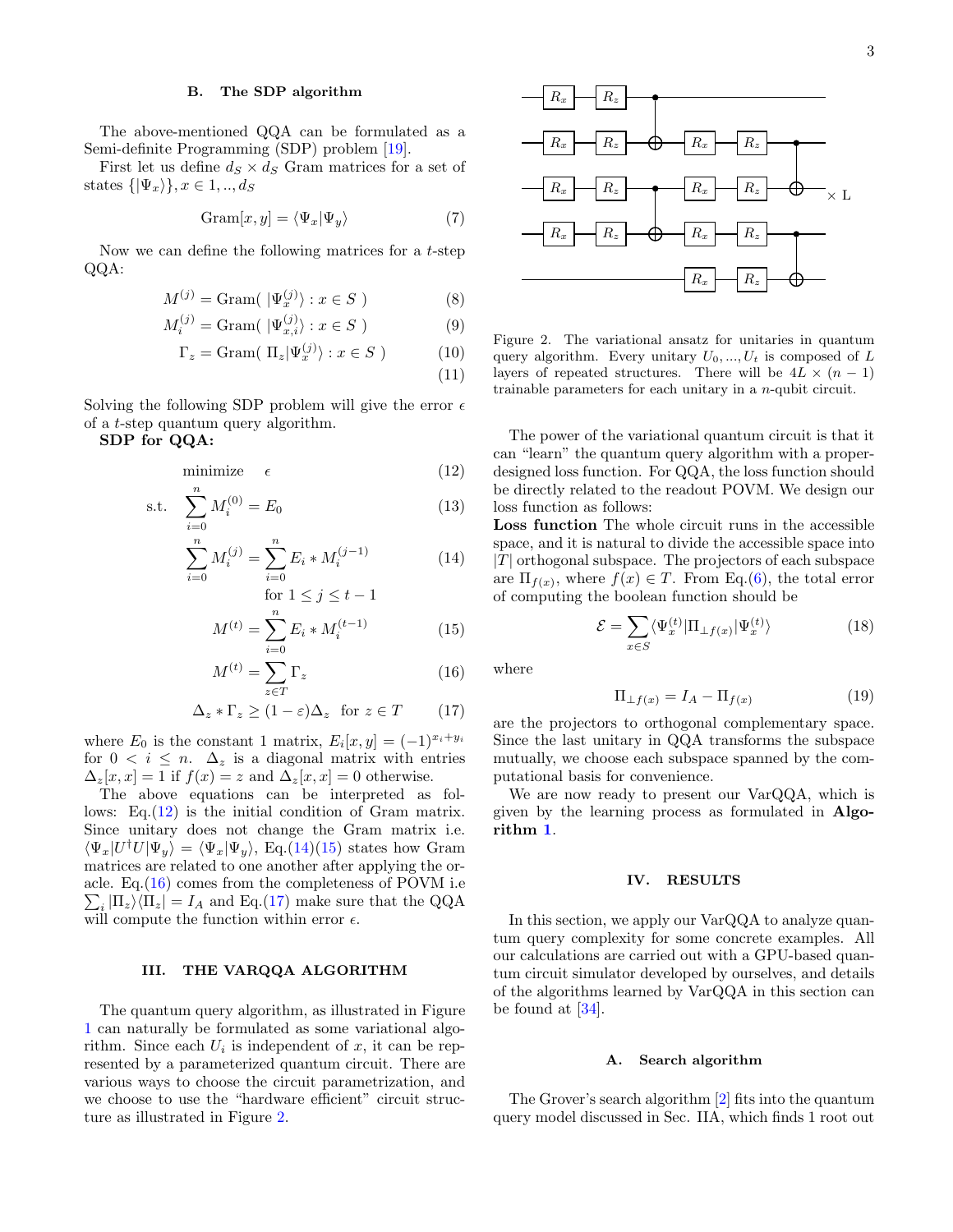## Algorithm 1: VarQQA

<span id="page-3-0"></span>

| <b>Input:</b> Partition of subspace based on boolean                                                   |
|--------------------------------------------------------------------------------------------------------|
| function $f: S \to T$ , hardware-efficient VQC                                                         |
| $U(\theta)$ with L layers, acceptable number of                                                        |
| layers $L_{\text{max}}$ , acceptable cost tolerance $\epsilon_{tol}$ .                                 |
| <b>Output:</b> An approximate quantum query algorithm                                                  |
| compute $f(x)$ with error $\epsilon_{tol}$ .                                                           |
| $L \leftarrow 1$ .                                                                                     |
| while $L \leq L_{\text{max}}$ and $\epsilon(\boldsymbol{\theta}) > \epsilon_{tol}$ do                  |
| while $\epsilon(\theta)$ has not converged do                                                          |
| $\mathcal{E}(\boldsymbol{\theta}) \leftarrow 0$                                                        |
| $\nabla \epsilon(\boldsymbol{\theta}) = \mathbf{0}$                                                    |
| for $x \in S$ do                                                                                       |
| Initialize the system to the $ 0\rangle$                                                               |
| Run the circuit with $U(\theta)$ and oracle $O_x$                                                      |
| Measure the state under computational                                                                  |
| basis.                                                                                                 |
| Compute the error $\delta$ .                                                                           |
| Compute gradient $\nabla \delta$ based on                                                              |
| parameter-shift rule <sup>[33]</sup> .                                                                 |
| $\mathcal{E}(\boldsymbol{\theta}) \leftarrow \mathcal{E}(\boldsymbol{\theta}) + \delta$                |
| $\nabla \epsilon(\boldsymbol{\theta}) \leftarrow \nabla \epsilon(\boldsymbol{\theta}) + \nabla \delta$ |
| end                                                                                                    |
| $\epsilon(\theta) \leftarrow \mathcal{E}(\theta)/ S $                                                  |
| Perform a gradient-based optimization step to                                                          |
| update $\theta$ .                                                                                      |
| end                                                                                                    |
| $L \leftarrow L + 1.$                                                                                  |
| end                                                                                                    |
| Return: $\boldsymbol{\theta}$ , $\epsilon(\boldsymbol{\theta})$ .                                      |

of n items. In the original version of Grover's algorithm, an *l*-qubit system will correspond to  $n = 2^l$  different input. In our query model, we are then given a function  $g: \{0,1\}^n \to \{0,1\}$ , and the Grover algorithm return the  $x_i$  such that  $g(x_i) = 1$ .

For VarQQA, we choose an oracle register with dimension  $d_q = n = 2^l$  and a trivial working space with  $d_w = 1$ that we can omit. It is famous that for  $l = 2$ , Grover's algorithm finds the single root exactly with only 1 query. Here we consider the cases for  $l = 3, 4, 5$  with a different number of queries. The results are listed in Table 1, which shows that the  $l = 3, 4, 5$  cases can be solved 2, 3, 4 queries and outperforms the standard Grover's algorithm in terms of success probability. We also compare with the SDP algorithm, confirming our results for exact query complexity. We notice that the VarQQA and SDP algorithms give slightly different results in some other cases.

#### B. Hamming weight modulo

A k-bit mod m Hamming weight modulo function is

$$
f(x) = |x| \bmod m, \ \forall x \in \{0, 1\}^k \tag{20}
$$

where  $|x|$  is the hamming weight of x. An open question raised in [\[29\]](#page-5-14) asks whether the  $k = 5, m = 5$  Hamming weight modulo problem can be solved with 4 queries.

4

| Single root search algorithm |               |                      |            |
|------------------------------|---------------|----------------------|------------|
|                              | VarQQA Grover |                      | <b>SDP</b> |
| 3qubit-1query                | 0.7813        | $0.7813$ 0.7814      |            |
| 3qubit-2query                |               | 0.9453               |            |
| 4qubit-2query                | 0.9084        | $0.9084 \mid 0.9088$ |            |
| 4qubit-3query                |               | 0.961                |            |
| 5qubit-3query                | 0.8945        | 0.8969               | 0.8977     |
| 5qubit-4query                |               | 0.9992               |            |

Table I. Success rates of single root search problem for 3,4 and 5 qubits computed by VarQQA, Grover algorithm, and SDP. The SDP method gives upper bounds of success rate for different query times. For each row,  $VarQQA$  uses  $L =$ 8, 8, 20, 14, 50, 50 layers of parameterized circuit for unitaries in each block respectively.

In this subsection, we discuss how to solve this problem with VarQQA. First, the dimension of query register should be at least because  $k = 5$ , i.e.  $d_q \geq 5$ . Since we are working with the circuit model, the number of query register is then rounded into 3 qubits, i.e. we choose  $d_q = 2^3$ . The dimension of the working memory register is a unknown hyper-parameter and need to be chosen by ourselves.We tried to use 1 qubit for the working memory register, which led to high error rate. It is due to the insufficient dimension of accessible space.

We then studied 2-qubit working memory register scenario, i.e.,  $d_w = 2^2$ , so the total number of qubits in Var- $QQA$  is 5. The  $2^5$  dimensional Hilbert space are divided into 5 orthogonal subspaces spanned by computational basis because  $m = 5$ . The dimension of each subspace in our trial is  $(2, 5, 10, 10, 5)$  for  $f(x) = 0, 1, 2, 3, 4$  respectively. This is a very straight forward choice because the number of x such that  $f(x) = i$ , for  $i = 0, 1, ..., 4$  is  $(2, 5, 10, 10, 5)$ . The above partition guarantees that each subspace has enough dimension. VarQQA found a 4-step QQA to compute the Hamming weight modulo function with error rate below  $10^{-7}$ . The output state Gram matrix is illustrated in Figure [3,](#page-4-5) with also the result obtained by the SDP algorithm as a comparison.

A natural follow-up question will be whether a 6-step  $QQA$  can exactly compute  $k = 7, m = 7$  Hamming weight modulo function. VarQQA also found a solution with an error rate below 10<sup>−</sup><sup>5</sup> . The accessible space is partitioned into subspaces with dimension  $(2, 7, 21, 35, 35, 21, 7)$ , and each unitary is composed of  $L = 240$  layers of a parameterized quantum circuit. SDP method also found a 6-step QQA with an error rate below  $10^{-5}$  and confirms our result.

### V. DISCUSSION

In this work, we have discussed variational learning algorithms for quantum query complexity and applied our VarQQA to study various examples. Our method can also be readily adapted to study some other problems, for example, the fractional query complexity model [\[32,](#page-5-17) [35\]](#page-5-20).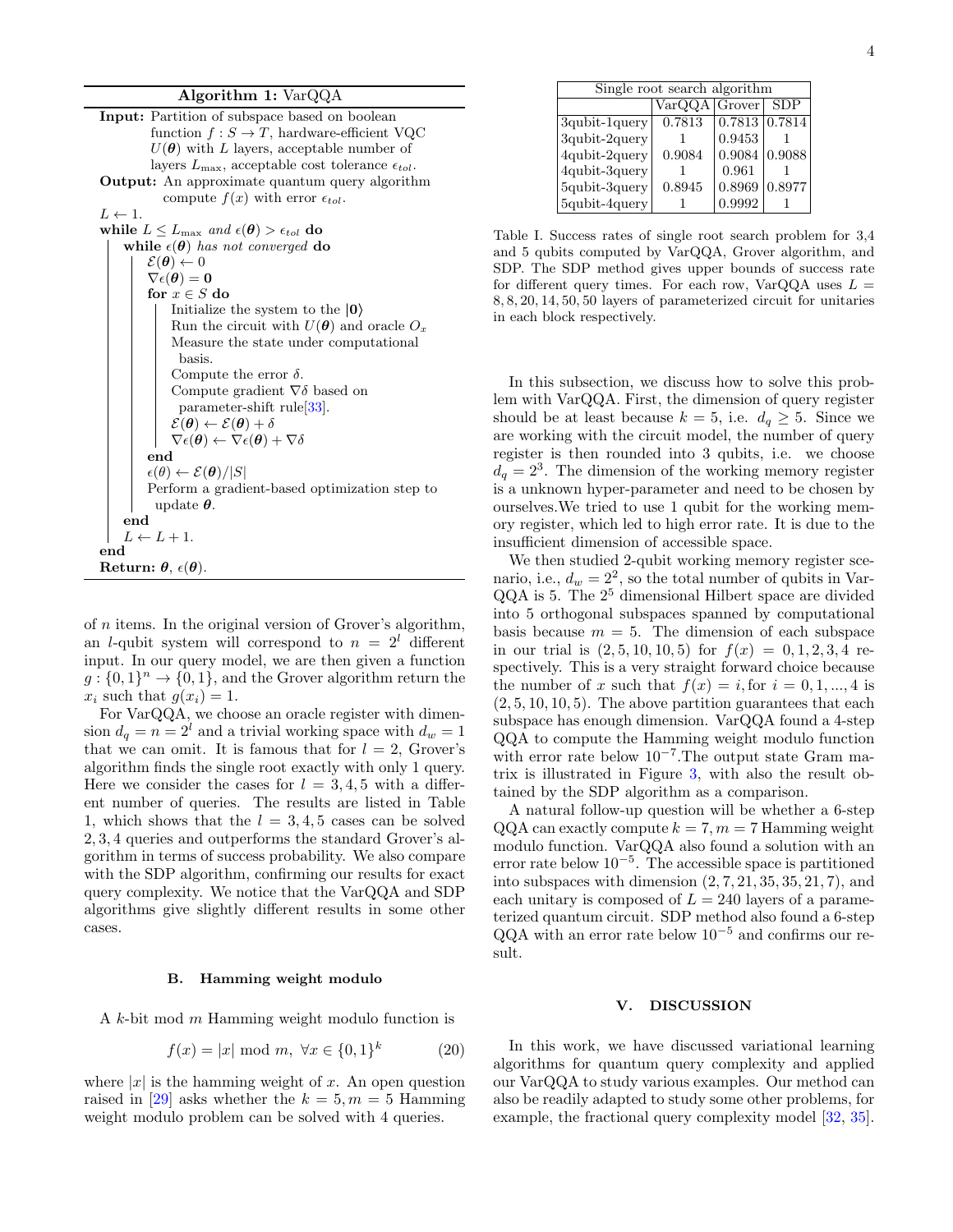

<span id="page-4-5"></span>Figure 3. Absolute value of output state Gram matrix computed by VarQQA and SDP for 5-bit mod 5 Hamming weight modulo problem. (a)Gram matrix from VarQQA: VarQQA uses 5 qubits Hilbert space in total, 3 qubits for query register and 2 qubits for the working memory register. Unitaries in each step (i.e.  $U_i$ s) are parameterized by  $L = 48$  layers of the structure as shown in Figure [2.](#page-2-1) (b)Gram matrix from SDP: SDP method confirms that a 4-query QQA can solve the hamming weight modulo problem.

In this model, the query operator  $O_x$  in Eq.[\(3\)](#page-1-2) is replaced by the following operator:

$$
O_x^{\alpha} |i\rangle |w\rangle = e^{-i\pi \alpha x_i} |i\rangle |w\rangle.
$$
 (21)

The query algorithm is given by applying  $U_t O_x^{\alpha_t} \cdots U_1 O_x^{\alpha_1} U_0$  to some initial state then fol-

- <span id="page-4-0"></span>[1] H. Buhrman and R. De Wolf, Complexity measures and decision tree complexity: a survey, Theoretical Computer Science 288, 21 (2002).
- <span id="page-4-1"></span>[2] L. K. Grover, A fast quantum mechanical algorithm for database search, in Proceedings of the twenty-eighth annual ACM symposium on Theory of computing (1996) pp. 212–219.

lowed by some measurements. Notice that if  $\alpha_i$ s are given, then this fractional query algorithm will fit the SDP algorithm discussed in Sec IIB, by setting each  $E_i[x, y]$  as  $e^{i\pi \alpha_i(x_i-y_i)}$ . However, in case  $\alpha_i$ s are unknown that needs to be figured out by the algorithm, then VarQQA is a more natural approach as one can simply also treat them as variational parameters.

We then apply our VarQQA to the search algorithm by treating  $\alpha_i$ s as variational parameters. We noticed that similar query models for the search problem have been previously discussed in, e.g., [\[36\]](#page-5-21) and [\[37\]](#page-5-22). Our results

| Fractional QQA for search problem |              |                               |  |  |
|-----------------------------------|--------------|-------------------------------|--|--|
|                                   | success rate | alpha                         |  |  |
| $3qubit-2query$                   |              | $[0.8\overline{550, 0.8628}]$ |  |  |
| 4qubit-3query                     |              | [0.9888, 0.9980, 0.9726]      |  |  |

<span id="page-4-6"></span>Table II. Result of fractional QQA for single root search problem learned by VarQQA. For each row, VarQQA uses  $L = 8, 16$  layers of parameterized circuit, and the error rates are below  $10^{-7}$ .

are presented in Table [II.](#page-4-6) Similar to the results in Sec. IVA, the 3, 4-qubit cases can be solved by 2, 3 queries. However,  $\alpha_i$ s can be different from 1. This property could hence lead to different implementations for solving realworld problems.

As many other quantum algorithms [\[38\]](#page-5-23) may also be formulated as some version of quantum query algorithms, our method may find further applications. What is more, since variational algorithms are readily suitable for implementations with near-term NISQ devices, quantum computers may be trained to find its own algorithms, deepening our understanding of the power of quantum computing.

#### ACKNOWLEDGMENTS

We thank Chenfeng Cao for helpful discussions. Z-P. Wu, C. Zhang and B. Zeng are supported by GRF grant No. 16305121. S-Y.Hou is supported by National Natural Science Foundation of China under Grant No. 12105195. L. Li is supported by the National Natural Science Foundation of China (Grant No. 61772565) and the Guangdong Basic and Applied Basic Research Foundation (Grant No. 2020B1515020050).

- <span id="page-4-2"></span>[3] P. W. Shor, Polynomial-time algorithms for prime factorization and discrete logarithms on a quantum computer, SIAM review 41, 303 (1999).
- <span id="page-4-3"></span>[4] D. R. Simon, On the power of quantum computation, SIAM Journal on Computing 26, 1474 (1997).
- <span id="page-4-4"></span>[5] D. Deutsch and R. Jozsa, Rapid solution of problems by quantum computation, Proceedings of the Royal Society